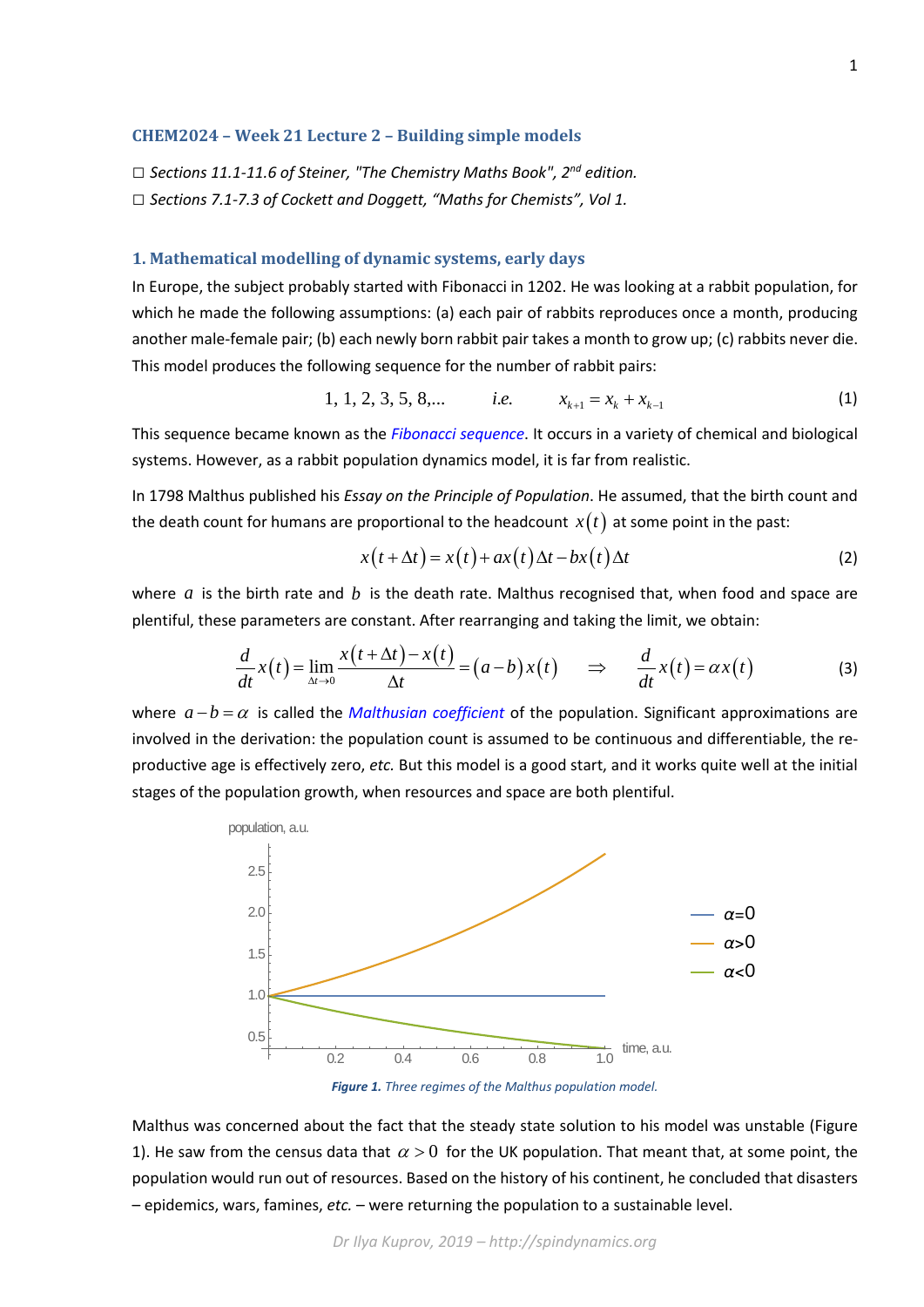2



*Figure 2. Human population of the Earth in the last 300 years, and a forecast to 2048. Between 1700 and 1900, the exponential function was a very good approximation.*

The solution to the differential equation describing Malthus's model:

$$
x(t) = x(0)e^{\alpha t} \tag{4}
$$

was a good approximation to the real census data between 1700 and 1900 (Figure 2). This made Malthus's book influential and (as ever with honest biological and statistical research) heavily criticised by left-wing politicians and economists, most notably Karl Marx. The book was praised by Darwin and Wallace.

## **2. Continuous population models**

Malthus model is a special case of a broader class of population models. Assuming a genderless population with a continuous and differentiable headcount, and no external influences, the equation describing the population dynamics would be:

$$
x(t + \Delta t) = x(t) + B(x, \Delta t) - D(x, \Delta t)
$$
\n(5)

where  $B(x, \Delta t)$  is the birth count in the population of size x in a period  $\Delta t$ , and  $D(x, \Delta t)$  is the death count. The following common sense conditions exist for the birth and the death counts:

$$
\begin{cases}\nB(0, \Delta t) = 0 & \left\{\n\begin{aligned}\nD(0, \Delta t) = 0 \\
D(x, 0) = 0\n\end{aligned}\n\right.\n\end{cases}
$$
\n(6)

If the time increment ∆*t* is small, both quantities may be approximated by the tangent lines:

$$
B(x, \Delta t) \approx B(x, 0) + b(x) \Delta t
$$
  
\n
$$
D(x, \Delta t) \approx D(x, 0) + d(x) \Delta t
$$
\n(7)

where  $b(x)$  and  $d(x)$  are the corresponding slopes. Equation (5) becomes:

$$
x(t + \Delta t) = x(t) + b(x)\Delta t - d(x)\Delta t
$$
  
\n
$$
b(0) = 0, \quad d(0) = 0
$$
\n(8)

Malthus had  $b(x) = ax$  and  $d(x) = bx$ . In general, the limit of  $\Delta t \rightarrow 0$  yields

$$
\frac{dx}{dt} = b(x) - d(x) \tag{9}
$$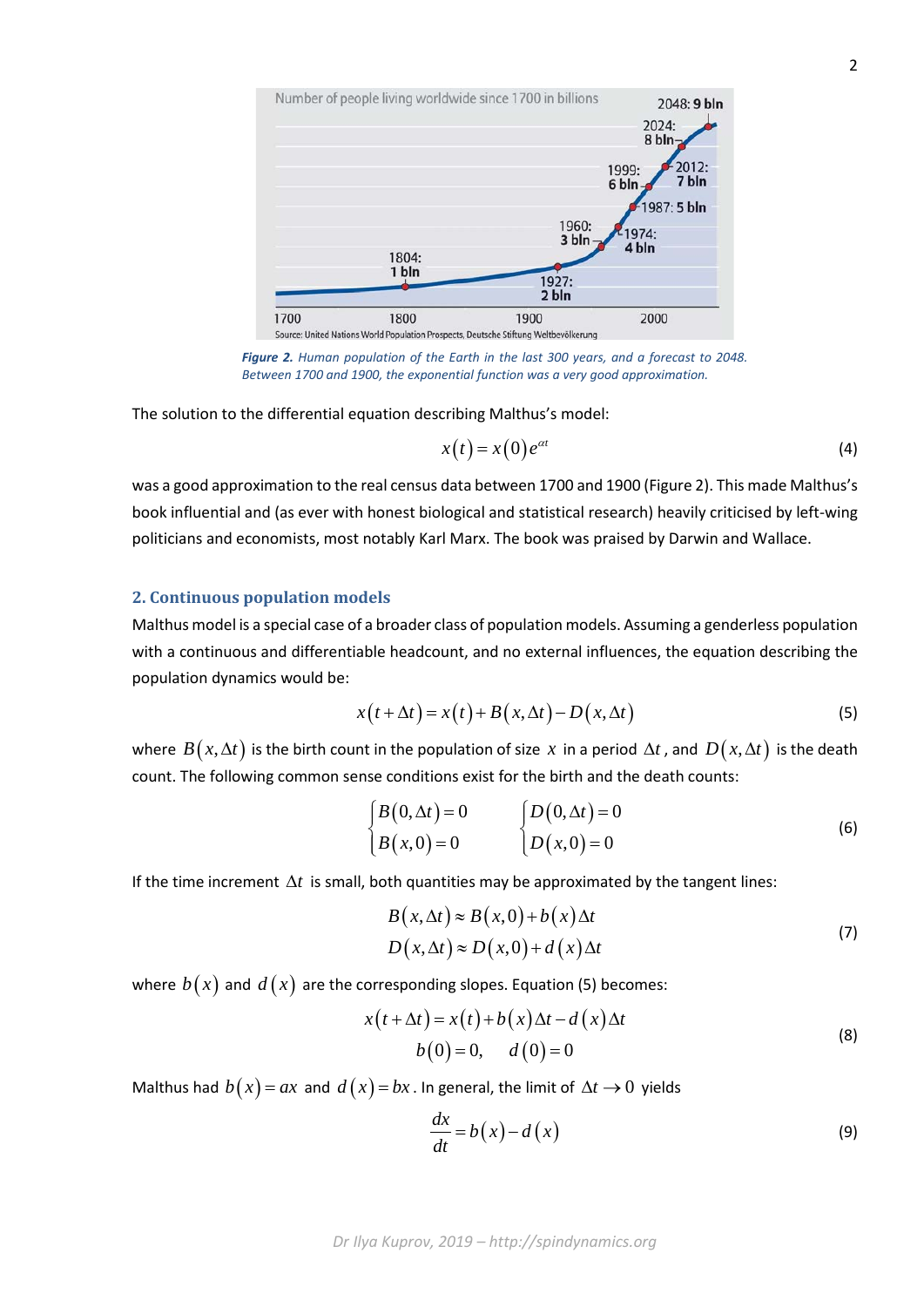# **3. Phase space analysis for autonomous ODEs**

It is often necessary to analyse *every possible pattern of behaviour* in the solutions of autonomous ODEs such as the one in Equation (9). Plotting the time derivative of *x* against *x* produces a *phase space* plot that may be used to discover and interpret all dynamical modes of the system.



*Figure 3. An example of phase space analysis for an autonomous first-order ODE like the one in Equation (9). In the areas where the right hand side is positive, x(t) would grow with time; in the areas where the RHS is negative, it would decay.*

Figure 3 illustrates the concept of *phase space analysis* for autonomous first-order differential equations. The time derivative (or, equivalently, the right hand side) is plotted against the value of the unknown function  $x(t)$ . The plot shows where the system is going to move when it starts at any particular point.

Some points have zero derivative – the system does not move when it starts there. Those points are called *stationary points*. A *stable stationary point* is a steady state that restores itself when small perturbations are applied. An *unstable stationary point* is the one that does not.



*Figure 4. An example of a semi-stable point, where the time derivative touches zero, but does not become negative.*

Semi-stable stationary points are those where the time derivative touches zero, but does not become negative. They are not significant in practice due to the uncertainties involved in the measurement of chemical and biological parameters.

The insight from Figure 3 leads to the formulation of the *stability condition* for stationary points for the population models of the type given in Equation (9):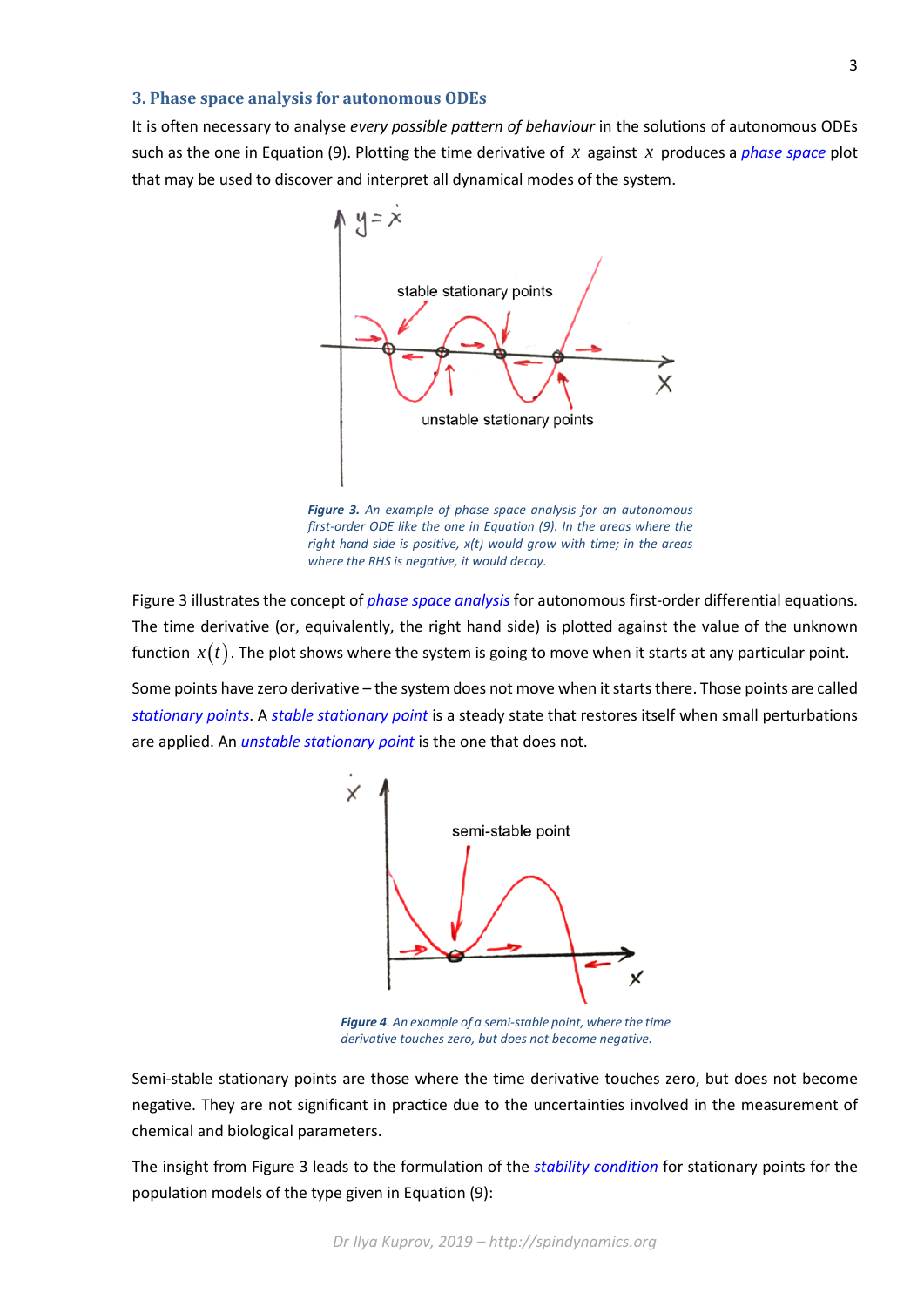$$
\begin{cases} b(x)-d(x)=0\\ b'(x)-d'(x)<0 \end{cases}
$$
\n(10)

We can therefore predict all dynamic regimes that can occur in the system. Depending on the initial condition and external influences, the system would drop into different stationary states.

#### **3. Logistic model**

An improvement of Malthus model was suggested in 1838 by Pierre-Francois Verhulst. He noted that the frequency of encounters between individuals in a population of size  $x$  is proportional to  $x^2$  , and that the encounters are the primary source of mortality due to fights, epidemics and other processes that reduce the headcount. He therefore suggested a modification to the Malthus model:

$$
\frac{dx}{dt} = \alpha x - \beta x^2 \tag{11}
$$

where  $\alpha$  is the Malthusian parameter and  $\beta > 0$  is the *self-regulation coefficient*.

Phase space analysis for Equation (11) returns two stationary states (Figure 5): an unstable point when there's nobody at all in the population, and a stable point at  $x = \alpha/\beta$ . The parameter  $\alpha/\beta$  is called *ecological niche capacity*.



*Figure 5. Phase space analysis for Equation* (11).

Equation (11) is easily solved by variable separation:

$$
\frac{dx}{\alpha x - \beta x^2} = dt \quad \Rightarrow \quad \alpha^{-1} \ln x - \alpha^{-1} \ln (\alpha - \beta x) = t + c
$$

The initial condition is  $x(0) = x_0$ , and therefore:

$$
x(t) = \frac{\alpha x_0 e^{\alpha t}}{\alpha - \beta x_0 + \beta x_0 e^{\alpha t}}
$$
\n(12)

The corresponding curve is called *logistic curve*. Three examples of solutions are shown in Figure 6.

*Dr Ilya Kuprov, 2019 – http://spindynamics.org*